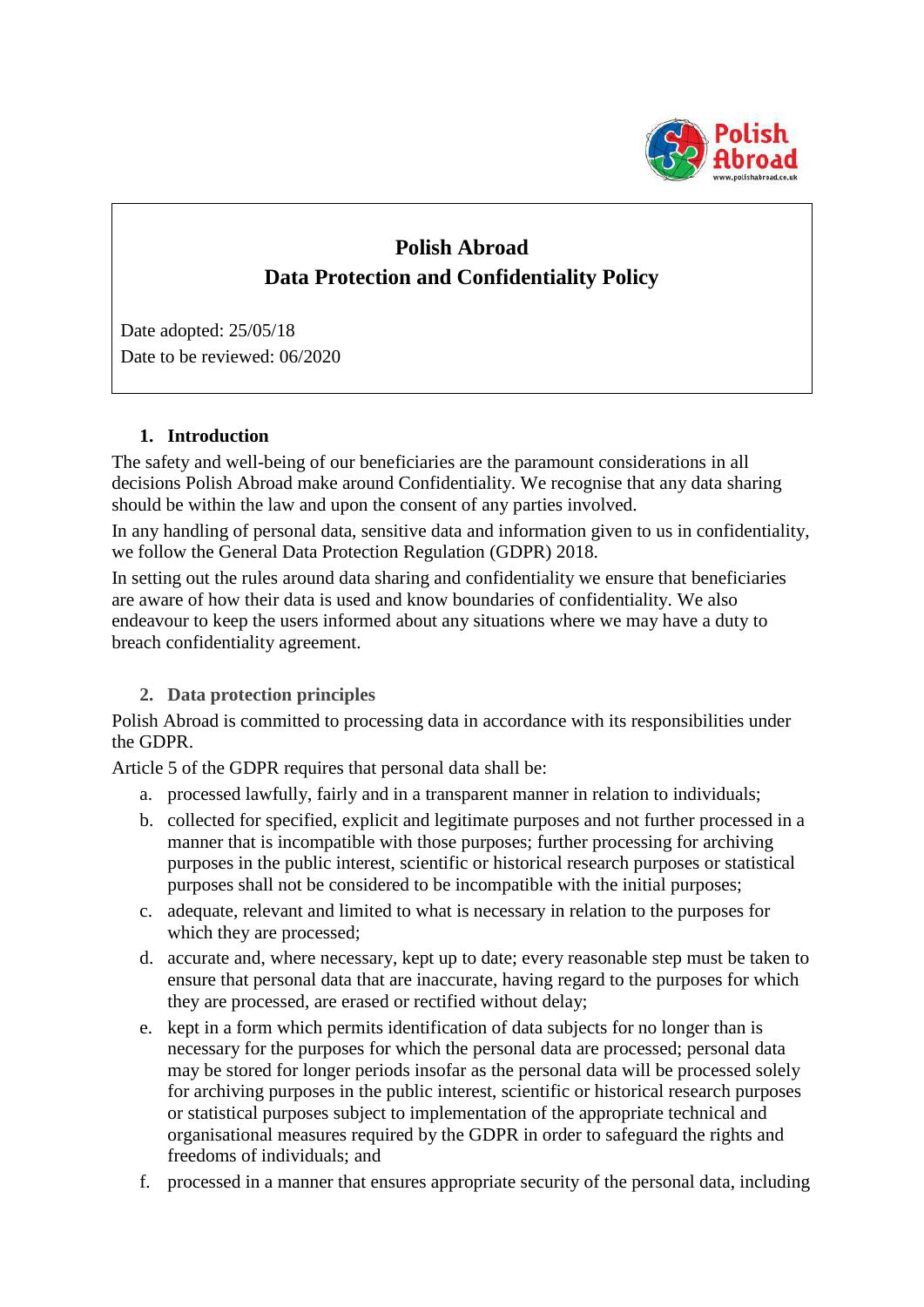protection against unauthorised or unlawful processing and against accidental loss, destruction or damage, using appropriate technical or organisational measures."

# **3. General provisions**

- a. This policy applies to all personal data processed by Polish Abroad.
- b. The Responsible Person shall take responsibility for the Polish Abroad ongoing compliance with this policy.
- c. This policy shall be reviewed at least bi-annually.
- d. Polish Abroad shall keep under review the need to register with the Information Commissioner's Office as an organisation that processes personal data.
- e. individuals have the right to access their personal data and any such requests made to the charity shall be dealt with in a timely manner.

## **4. Lawful purposes**

- a. All data processed by the charity must be done on one of the following lawful bases: consent, contract, legal obligation, vital interests, public task or legitimate interests [\(see ICO guidance for more information\)](https://ico.org.uk/for-organisations/guide-to-the-general-data-protection-regulation-gdpr/lawful-basis-for-processing/).
- b. Where consent is relied upon as a lawful basis for processing data, evidence of opt-in consent shall be kept with the personal data.
- c. Where communications are sent to individuals based on their consent, the option for the individual to revoke their consent should be clearly available.

## **5. Data minimisation**

a. Polish Abroad shall ensure that personal data are adequate, relevant and limited to what is necessary in relation to the purposes for which they are processed.

# **6. Accuracy**

- a. Polish Abroad shall take reasonable steps to ensure personal data is accurate.
- b. Where necessary for the lawful basis on which data is processed, steps shall be put in place to ensure that personal data is kept up to date.

# **7. Archiving / removal**

a. To ensure that personal data is kept for no longer than necessary, Polish Abroad adopts a general rule of 7 years from the end of a given financial year unless stated otherwise.

#### **8. Security**

- a. Polish Abroad shall ensure that personal data is stored securely to the best of technical and storage possibilities.
- b. Access to personal data shall be limited to personnel who need access and appropriate security should be in place to avoid unauthorised sharing of information.
- c. When personal data is deleted this should be done safely such that the data is irrecoverable.
- d. Appropriate back-up and disaster recovery solutions shall be in place if required.